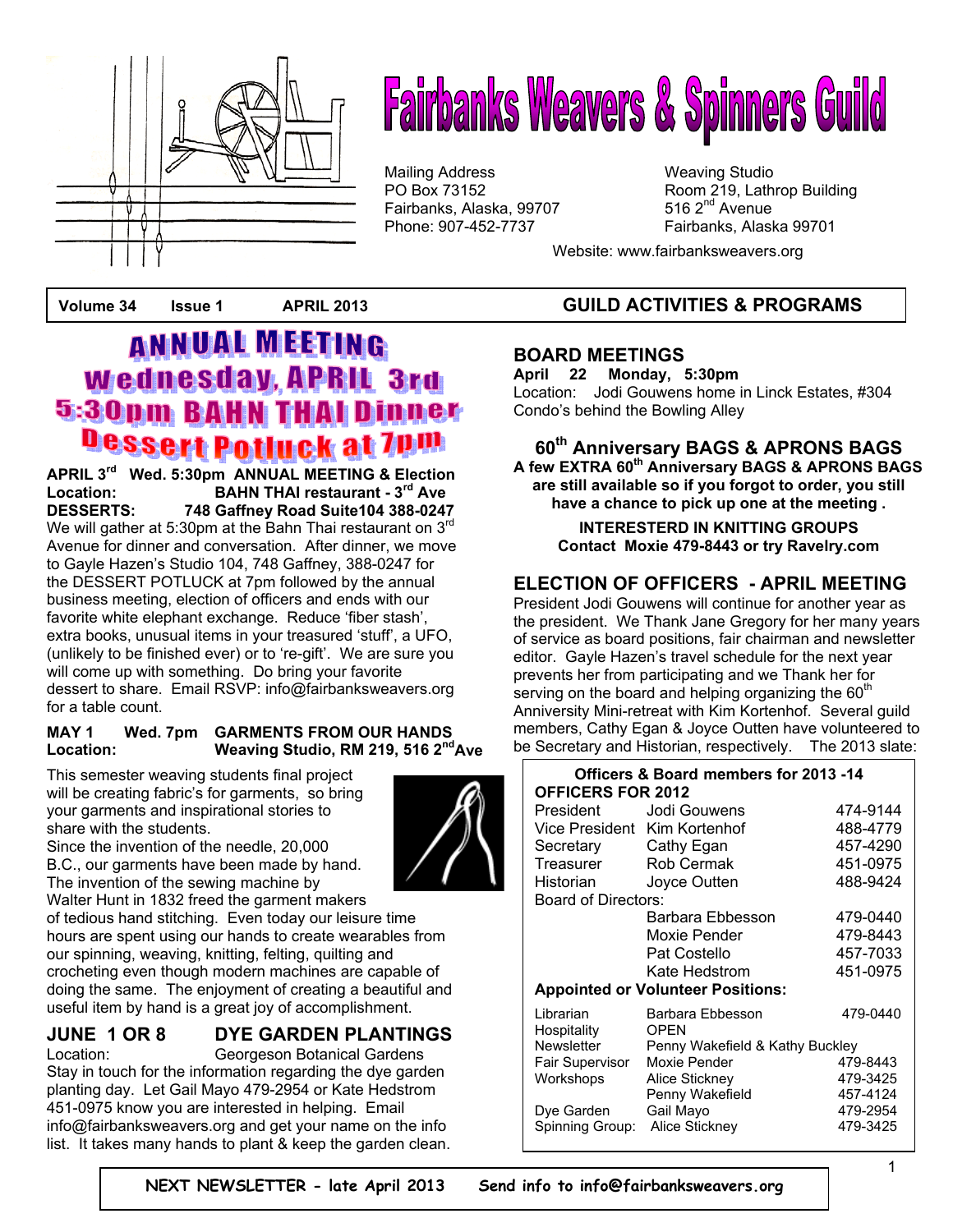### March 2013 Newsletter Presidents Letter

 The thermometer doesn't always say it's spring but the increasing daylight with sun on the horizon later each evening tells us the warmth has finally come with the longer days. Time to think about those bright colored yarns in your stash to make some new spring hand-wovens.

 Come join us for the April 3 (Wed) meeting to elect officers, pay your dues for the coming year, share a meal at Bahn Thai followed by delicious desserts with a white elephant gift exchange at Gayle Hazen's Studio.

 On May 1 (Wed & May Day) we gather at the Weaving Studio focusing on hand-woven garments. Many of our members have hand-woven garments in their closets we'd love to have you share with us during the show and tell part of this meeting.

 Some folks are already planting seeds for summer gardens - including hopefully a few dye plants. We will have more info later on our usual June meeting to clean-up and plant our plot at the Georgeson Botanical Garden.

 Penny is setting up some warps at the Weaving Studio where you can help weave some items to sell at the Fair this August. Give her a call if you have some time to work on these items. Your effort can make a difference in helping the Guild to promote the fiber arts in Fairbanks.

President Jodi Gouwens

### **MEMBERS IN THE NEWS & THANK YOU'S to the following:**

Welcome to **ALICIA SPIELMAN,** a new member and a new weaver.

**THANKS again to JOYCE OUTTEN, ALICIA SPIELMAN and HELEN HOWARD & CATHY EGAN and other spinners** for volunteering their help for ART EXPO. Lots of cards and qiviut were sold, donated by Alice Stickney.

**THANKS** to all the renewing members. A new member booklet will be available soon so don't miss out, send dues in now. **THANK YOU to ALICE STICKNEY & HELEN HOWARD** for organizing the spinning bees and to **ALICE** for coordinating and getting the Musk Ox Workshop going for 7 spinners learning how to work and spin Qiviut. **THANKS TO WENDY ELSNER** for instructing that workshop. She is off to Martha's Vineyard for a new job.

### **APRIL 13 12:30pm to 3 WARP UP THE BICYCLE or THE KNITTING FRAME FOR LOOPER WEAVING**

Learn how to warp up that old bicycle wheel for making circular rugs for the bathroom or use fabric strips for placemats on the knitting frames, both small and large frames. A portable summer project.

Location: Weaving Studio, Rm 219, 516 2<sup>nd</sup> Avenue Time: 12:30pm to 3

Fee: \$10 includes loopers and warp

Bring your own bicycle wheel with out the spokes or make a \$5.00 donation to the guild for a wheel. Bring your own fabric strips if you want a specific color theme. You will need to register ahead of time so wheels will be available. Call the studio 452-7737 to register for this special workshop.

**COMING IN MAY or JUNE 2013 Machine Knitting Twined Rugs If would like to do a weekend workshop, Please contact the studio. 452-7737** 

**MAY 4th TBA FELTING SYMPOSIUM** 

**Calling all felters** to present a variety of felting techniques and their experiences in felting with different fibers. Prepare a short presentation or demonstration to share a felting technique though demo's, samples, photos. Share different felting techniques or samples on Saturday should be fun. Email your presentation proposal by the  $20<sup>th</sup>$ of April to info@fairbanksweavers.org. Indicate if you can present morning or afternoon so a schedule can be set up. Potluck lunch. Questions regarding what you would like to know about felting can also be sent to the same email. A felting workshop by Ann Wood is scheduled for Sunday

### **MAY 5TH Sun. 10 - 3pm FELTING WITH ANN WOOD**  Following the felting symposium, Ann Wood will present a felting workshop. The project is to be announced soon. Location: Weaving Studio, Rm 219

Fee: \$?? Will depend on the project. Next newsletter should come with the project information, just save the date. Express your interest by calling the Weaving Studio, 452-7737

### **August 25 - 30 Pine Needle Basketry** See last newsletter for workshop description info.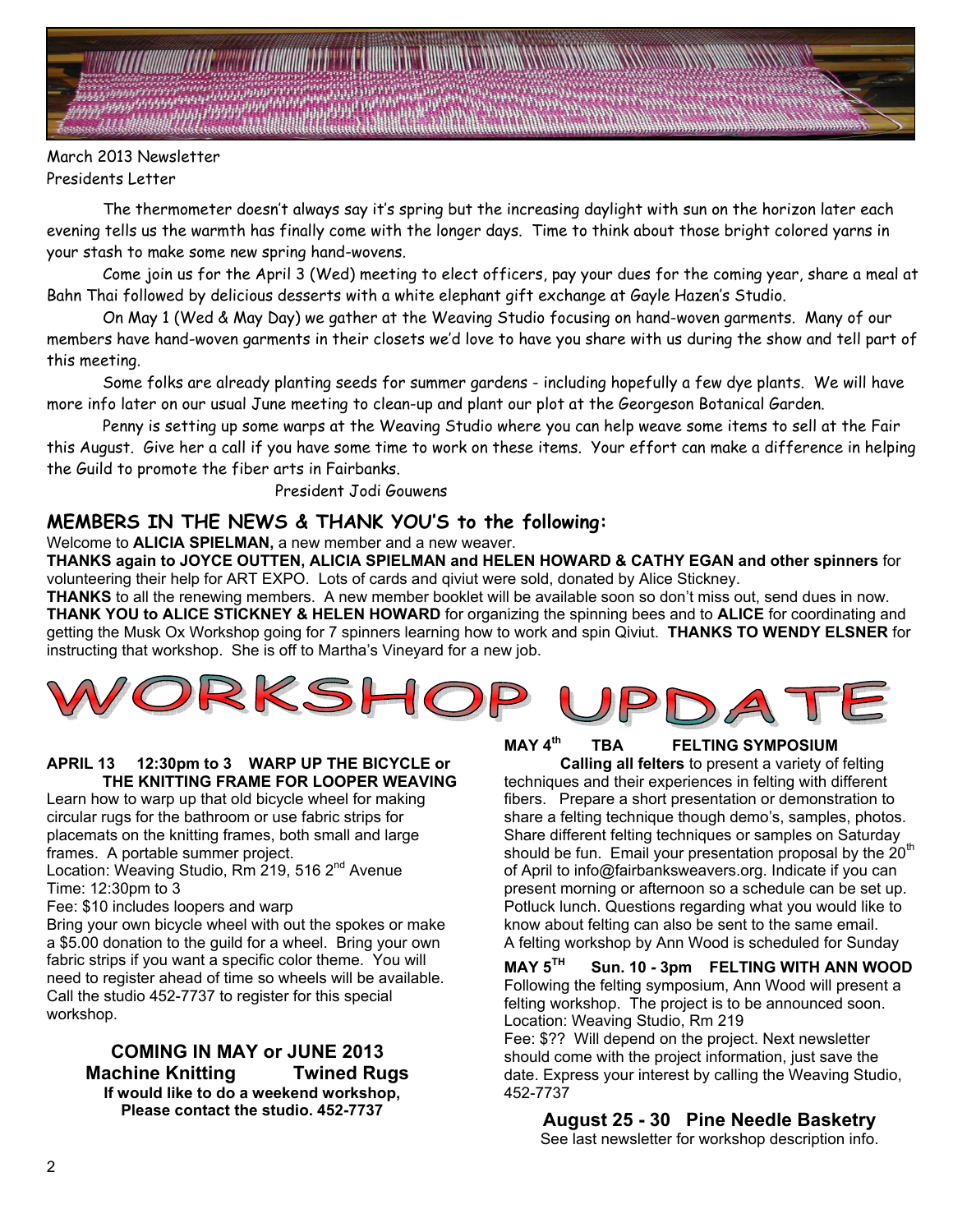# **THE ART SCENE**

**FAIRBANKS ARTS ASSOCIATION BEAR GALLERY Exhibits & DEADLINES ♦♦♦♦♦♦♦♦♦♦♦♦♦♦♦**

# **27TH ANNUAL INTERIOR ARTISANS**

 **Entry Deadline: Sunday, MARCH 31st**

 **Opening April 5 – 27 For prospectus & information regarding these exhibitions: www.fairbanksarts.org ♦♦♦♦♦♦♦♦♦♦♦♦♦♦♦**

**National COMPETITIONS FOR WEAVERS** 

### **Colorado Springs exhibit 2013**

**Entry Deadline: April 8, 2013 Woven** 

**Together: Firestorm Juried exhibit commemorating 2012 U.S. wildfire season.** 

**June 21-August 3, 2013, Download prospectus:** 

**www.PikesPeakWeavers.org/firestorm**

### **♦♦♦♦♦♦♦♦♦♦♦♦♦♦♦ Second annual fiber festival Taos, NM, Taos Fiber Marketplace! April 19-21, 2013,**

Website: www.taosfibermarketplace.com Facebook: www.facebook.com/pages/Taos-Fiber-Marketplace/244531685598333 Julie Silvian Taos Fiber Market Place PO Box 2893 Ranchos de Taos, NM, 87557

### **♦♦♦♦♦♦♦♦♦♦♦♦♦♦♦**

### **Fiber Arts festival April 20 & 21, 2013 Kenai Peninsula Fair - Ninilchik, Alaska.**

My name is Debra Henderson and I am coordinating a fiber Arts Festival on April 20 & 21. I would like to invite any spinners, weavers, knitting or crochet artists, basket makers, etc. to have a booth and hold workshops, demo's or sell as a vendor. The application packet will be on the Kenai Peninsula Fair's website shortly. Thank you for your consideration and any help in this matter. Anyone

interested or has questions may contact me through this email or (907) 252-3544.Debra Henderson Email: fairoffice@acsalaska.net



#### **♦♦♦♦♦♦♦♦♦♦♦♦♦♦♦ 2013 SURFACE DESIGN CONFERENCE San Antonio, Texas, from June 6-9, 2013**

http://www.artguat.org/ http://www.artguat.org/reg.html | 4758 Lyndale Avenue South | Minneapolis | MN | 55419

**♦♦♦♦♦♦♦♦♦♦♦♦♦♦♦ NORTHWEST WEAVING CONFERENCE & WORKSHOPS Bellingham, WA**. **JUNE 21 – 25, 2013 http://www.anwg-conference-2013.com/ ♦♦♦♦♦♦♦♦♦♦♦♦♦♦♦**

### **Art Workshops in Guatemala July 21 – 30, 2013**

Mayan Culture with a focus on Textiles, the fascinating Mayan calendar and Spirituality with Karen Searle Threads of Culture Southwestern Textile Tour with Laurie Webster PhD

### **♦♦♦♦♦♦♦♦♦♦♦♦♦♦♦**

**INTERMOUNTAIN WEAVER'S CONFERENCE Fort Lewis College, Durango, Colorado JULY 25 - 28, 2013 For newsletter & workshops etc: http://www.intermountainweavers.org/index.php ♦♦♦♦♦♦♦♦♦♦♦♦♦♦♦**

### **HGA's Convergence® 2014 Conference SAVE THE DATEs July 14 - 19, 2014**

HGA is wrapping up details with service providers at our proposed location, and an announcement will be made

**Looking for a FAIR SUPERVISOR, ANYONE INTERESTED IN HELPING OUT. THE FAIR THEME IS YEAR IS 'SALMONCHANTED EVENING' PLAN THAT FAIR PROJECT NOW.** 



**Spring is here, Warp the loom before planting time.** 

### **DUES ARE DUE**

**GUILD MEMBERSHIP BOOKLET IN APRIL – If you have received an email, your dues are in arrears. We would hate to lose you.**